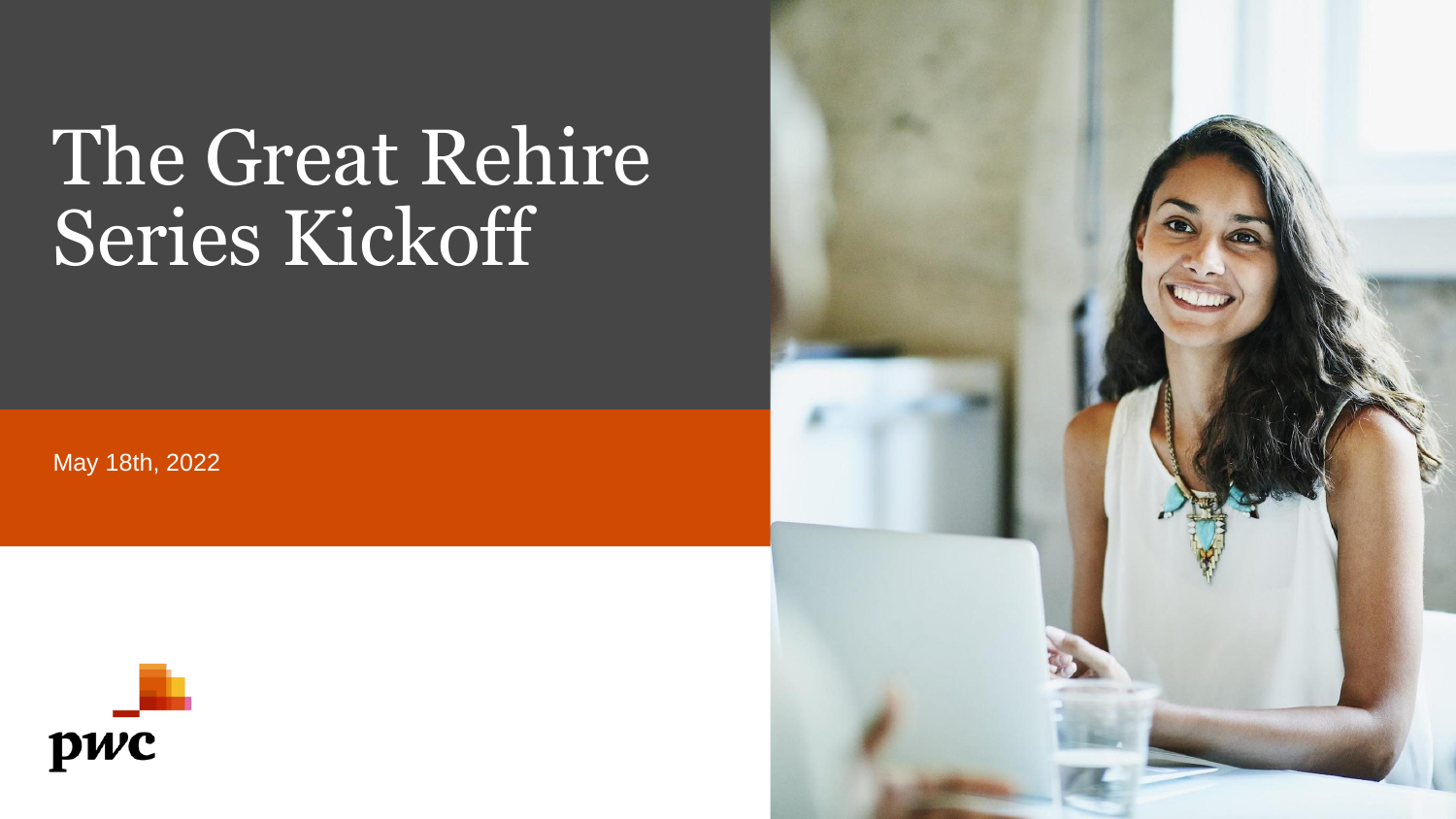#### Welcome to the Great Rehire Webinar Series





**While we wait for everyone to join, use your smartphone to take a photo of the QR Code and let us know your Summer plans!**

You can also respond at **pollev.com/\*\*Insert link here\*\*** or

Text **\*\*Insert code here\*\*** to **22333**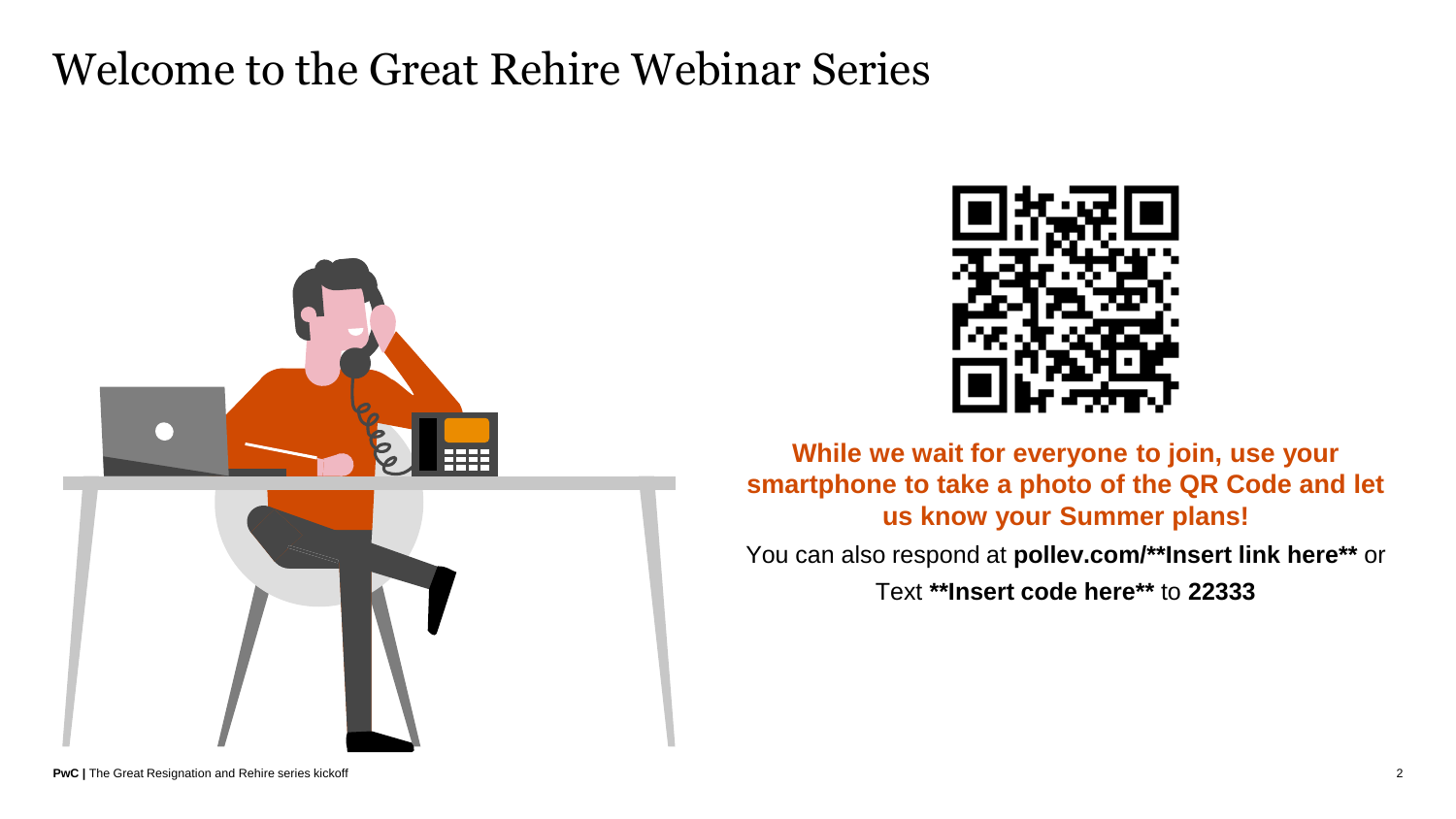#### Today's Objectives

**1**

**2**

**3**

Is the "Great Resignation" a temporary response to the pandemic or a new way of viewing the workforce?

How do we ignite the "Great Rehire"?

What can I expect from this webinar series?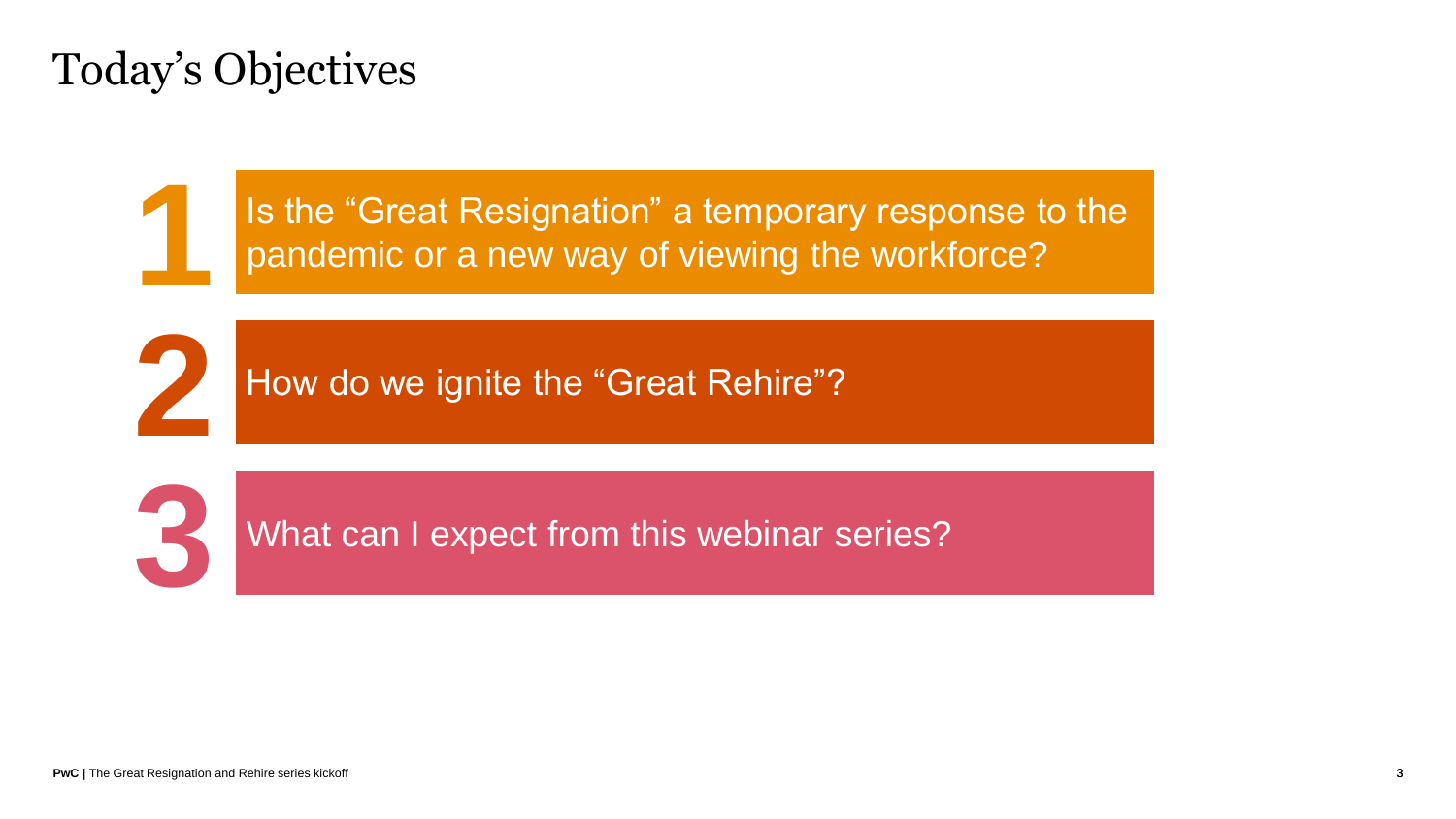## Is the Great Resignation here to Stay?

Nearly **nine in ten (88%)** executives we surveyed say their company is experiencing **higher turnover** than normal.

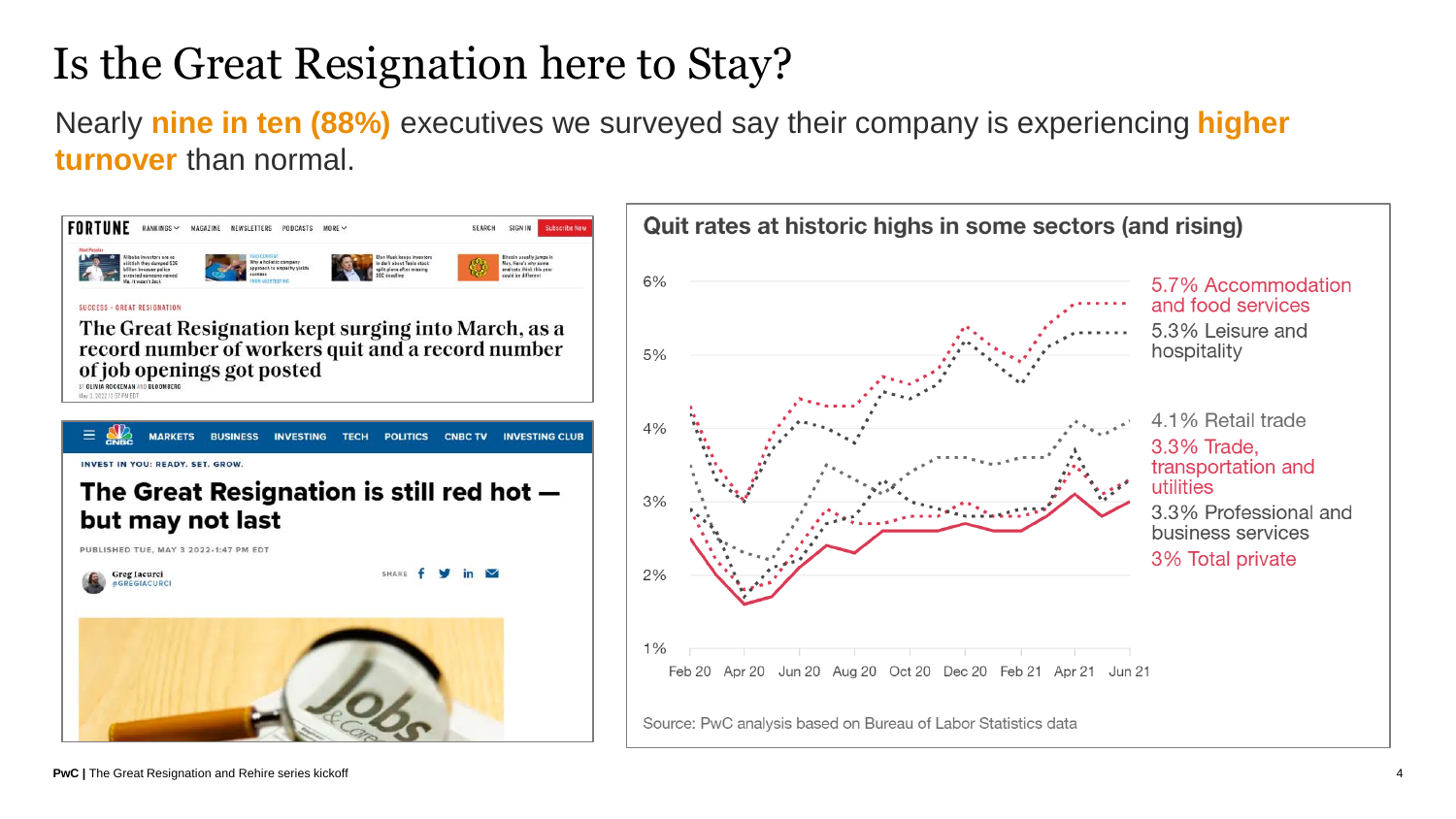#### The Great Resignation is Driving Executive Decisions



**77% of companies say talent is a top growth driver**

Q: Which of the following present the biggest risks to achieving growth goals in 2022?

| <b>48% Talent</b><br><b>acquisition &amp;</b><br>retention<br>challenges | <b>32% Continued</b><br>supply chain<br>disruptions |  |
|--------------------------------------------------------------------------|-----------------------------------------------------|--|
| <b>29% new</b>                                                           | 29% Policy &                                        |  |
| <b>COVID-19</b>                                                          | regulatory                                          |  |
| variants                                                                 | environment                                         |  |

**Flexibility and hybrid working are being offered as incentives to talent to encourage retention**

Q: How is your company addressing each of the following?

**Offering hybrid work options for employees**

|                                                                              | 43%                        | 29%         | 18% |  |
|------------------------------------------------------------------------------|----------------------------|-------------|-----|--|
| Increasing career advancement & upskilling opportunities                     |                            |             |     |  |
| 36%                                                                          | 27%                        |             | 21% |  |
| Increasing compensation for employees (e.g., off-cycle raises)               |                            |             |     |  |
| 31%                                                                          | 32%                        |             | 22% |  |
| Making remote work a permanent option for roles that allow                   |                            |             |     |  |
| 30%                                                                          | 28%                        |             | 22% |  |
| Improving benefits for employees                                             |                            |             |     |  |
| 30%                                                                          | 28%                        |             | 21% |  |
| Allowing employees to permanently relocate outside of a core office location |                            |             |     |  |
| 23%                                                                          | 28%                        |             | 21% |  |
| Implemented & Will Keep                                                      | Implemented & Will Revisit | Considering |     |  |

**PwC |** The Great Resignation and Rehire series kickoff 5

**Source:** 2022 [Pulse Survey](https://www.pwc.com/us/en/library/pulse-survey/executive-views-2022/chro.html) **Source:** 2022 [Pulse Survey](https://www.pwc.com/us/en/library/pulse-survey/executive-views-2022/chro.html)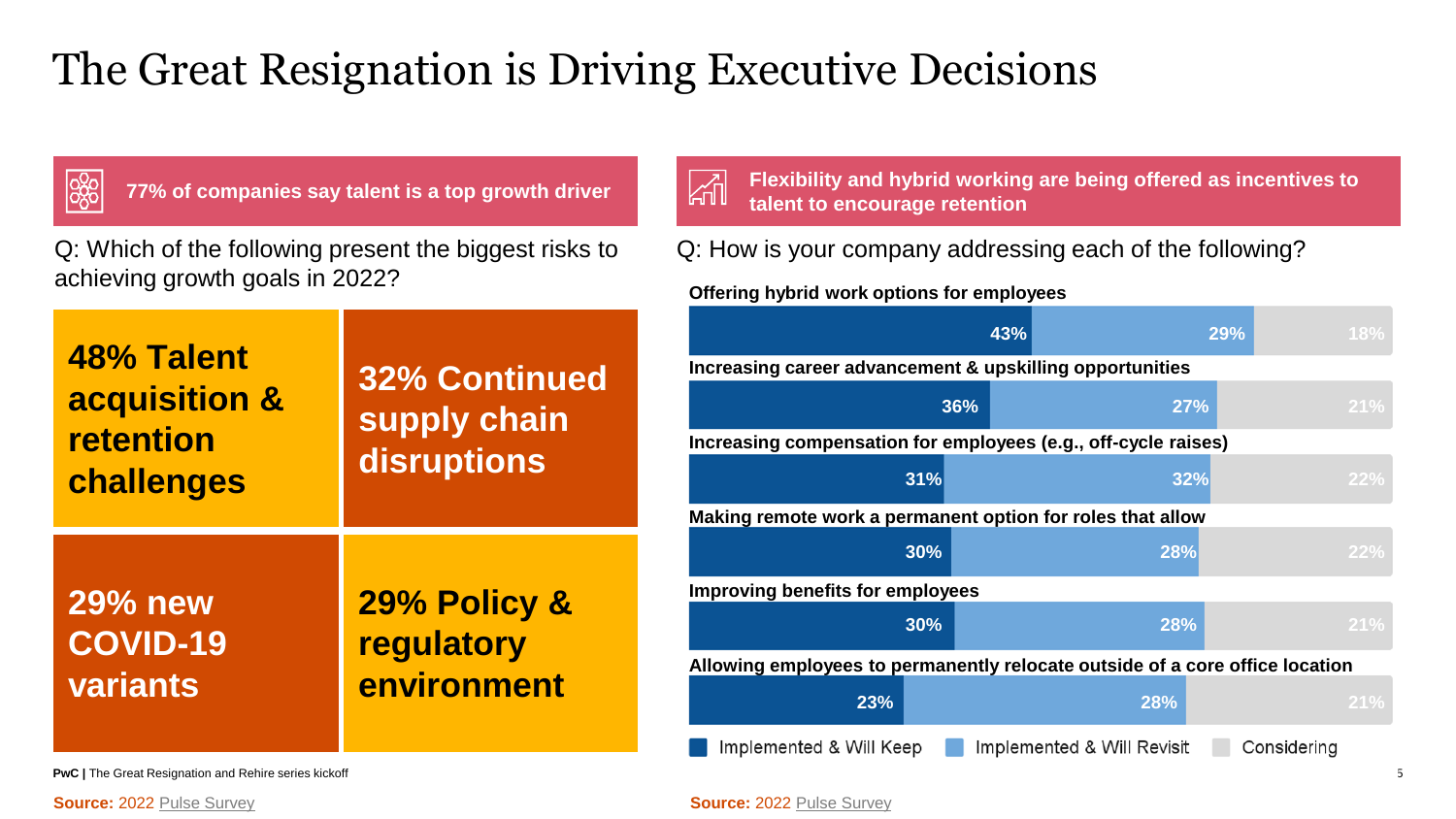#### What was the impetus of the Great Resignation?

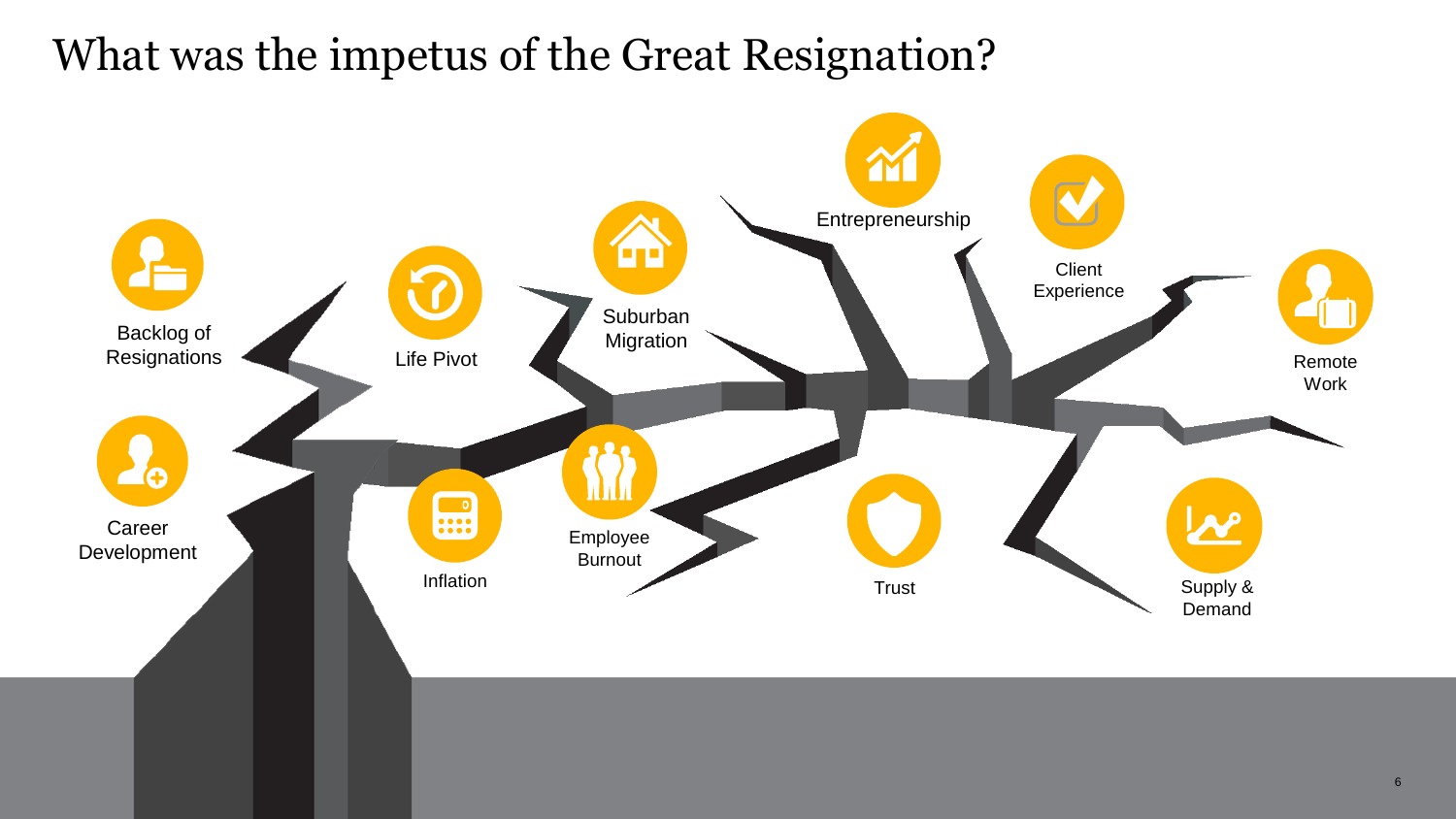#### The Evolving Workforce

Discussion to be captured in a

jamboard (~15 min)

**Employees** In-person How has your workforce's They are have voiced meetings their concerns seeking perception of their careers have been around mobility deprioritized insurance changed in the last 2 years? coverage **Benefits have** changed to Analyzing **Town Halls are** How are you responding to provide now onsite career employees progression only their new mindset? with more paths options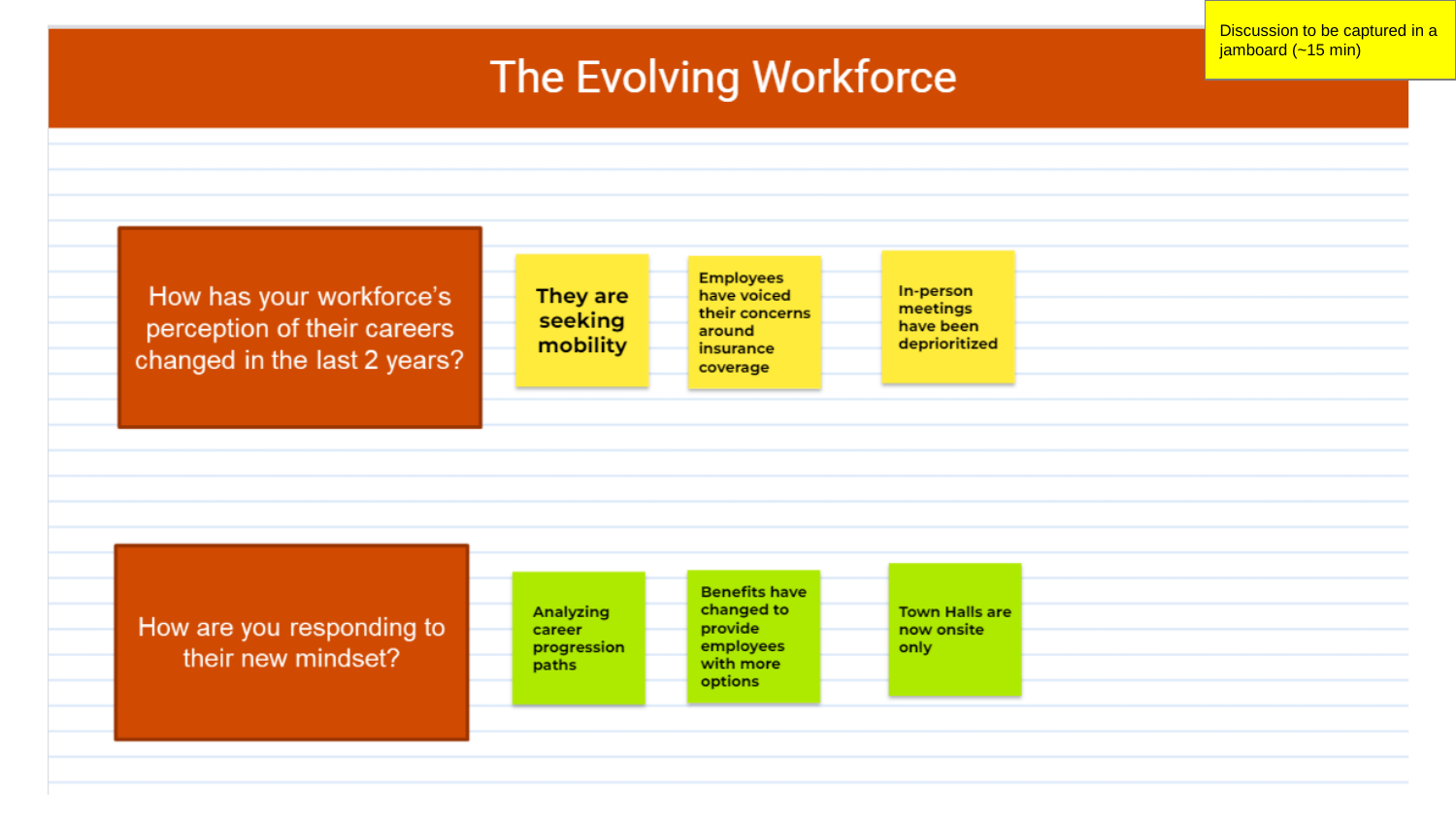We can initiate the Great Rehire by transforming the Employee Experience

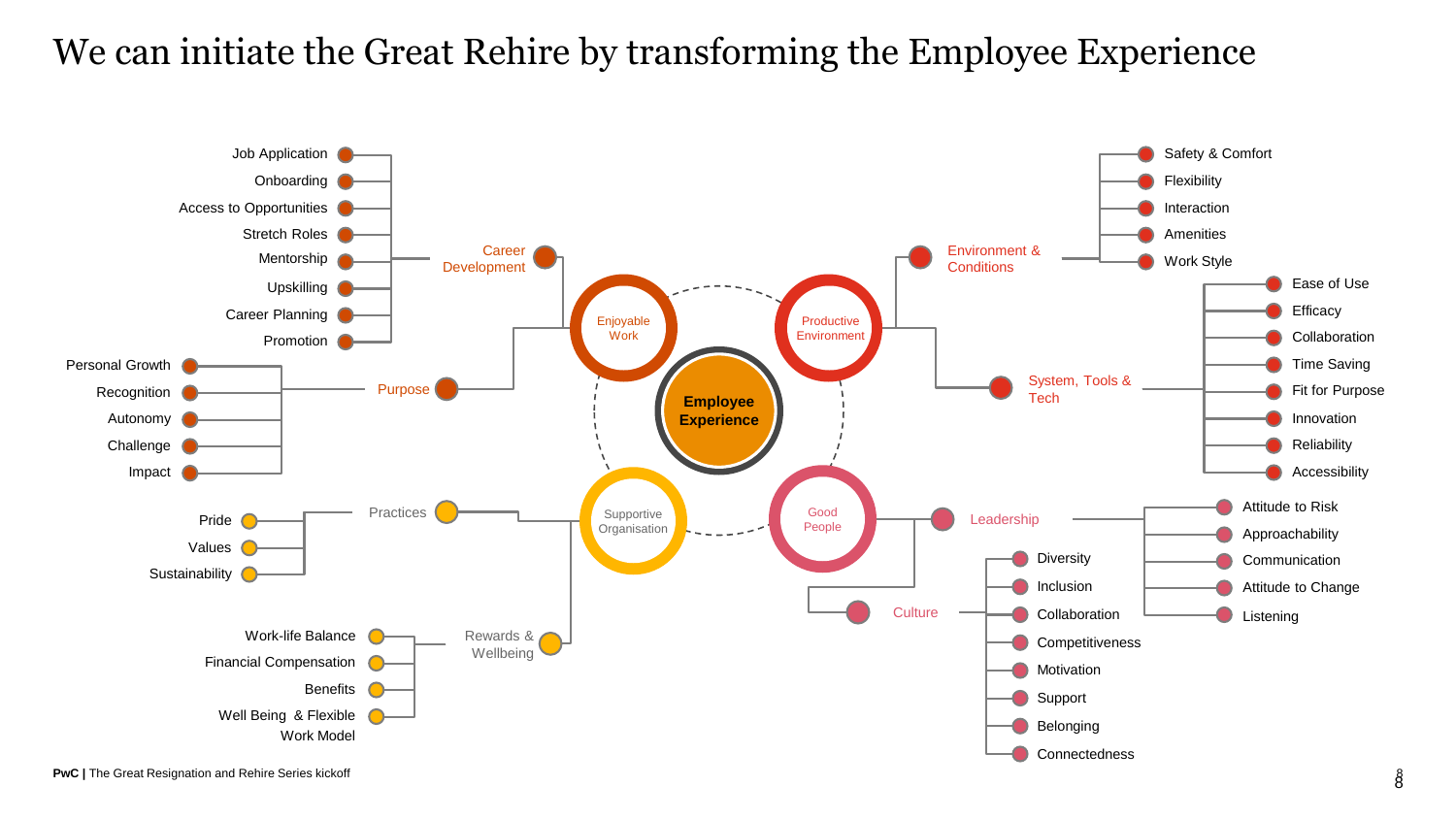Organizations are capturing their transformed Employee Experience in their EVPs

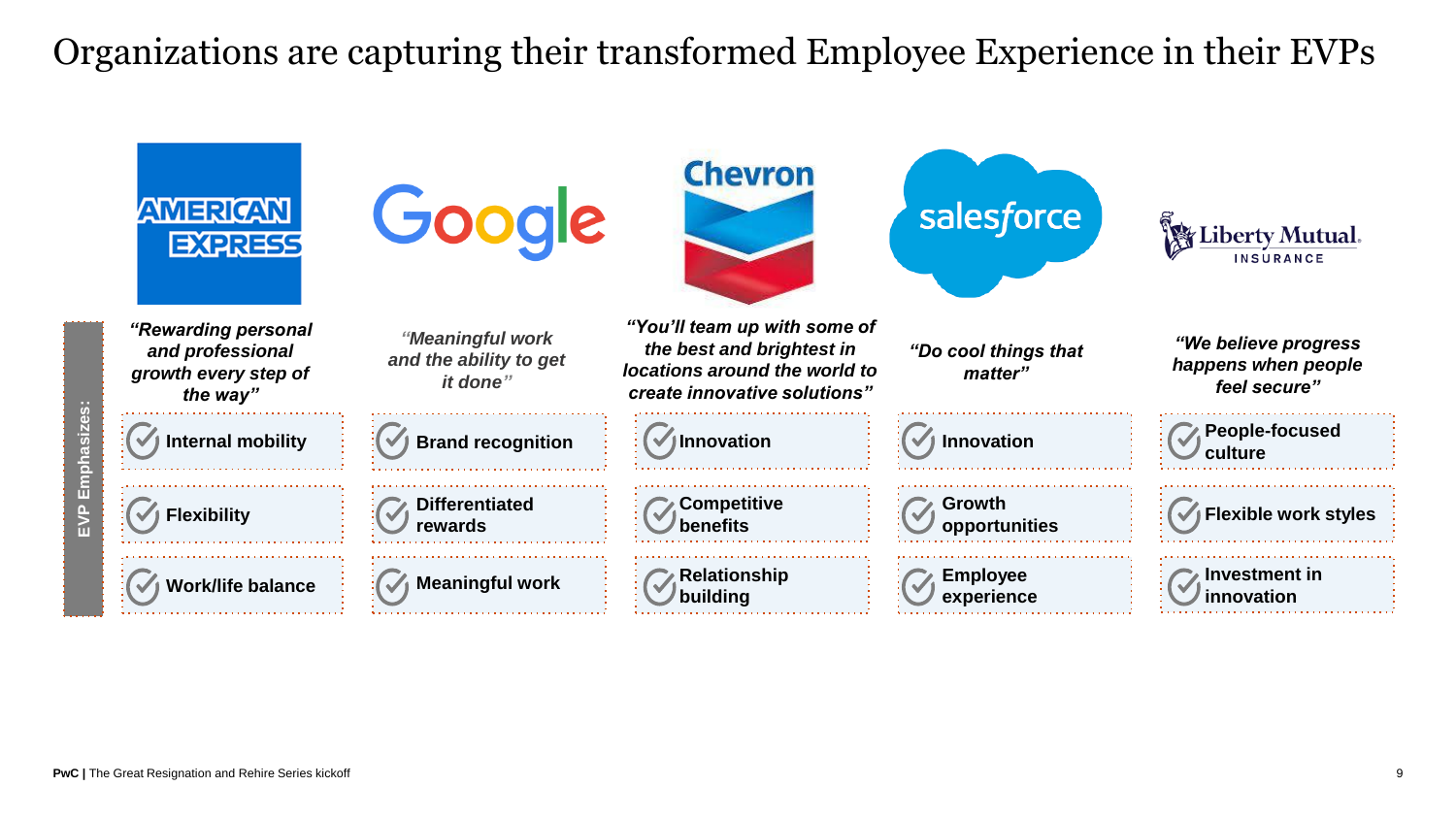### The Great Rehire Webinar Series